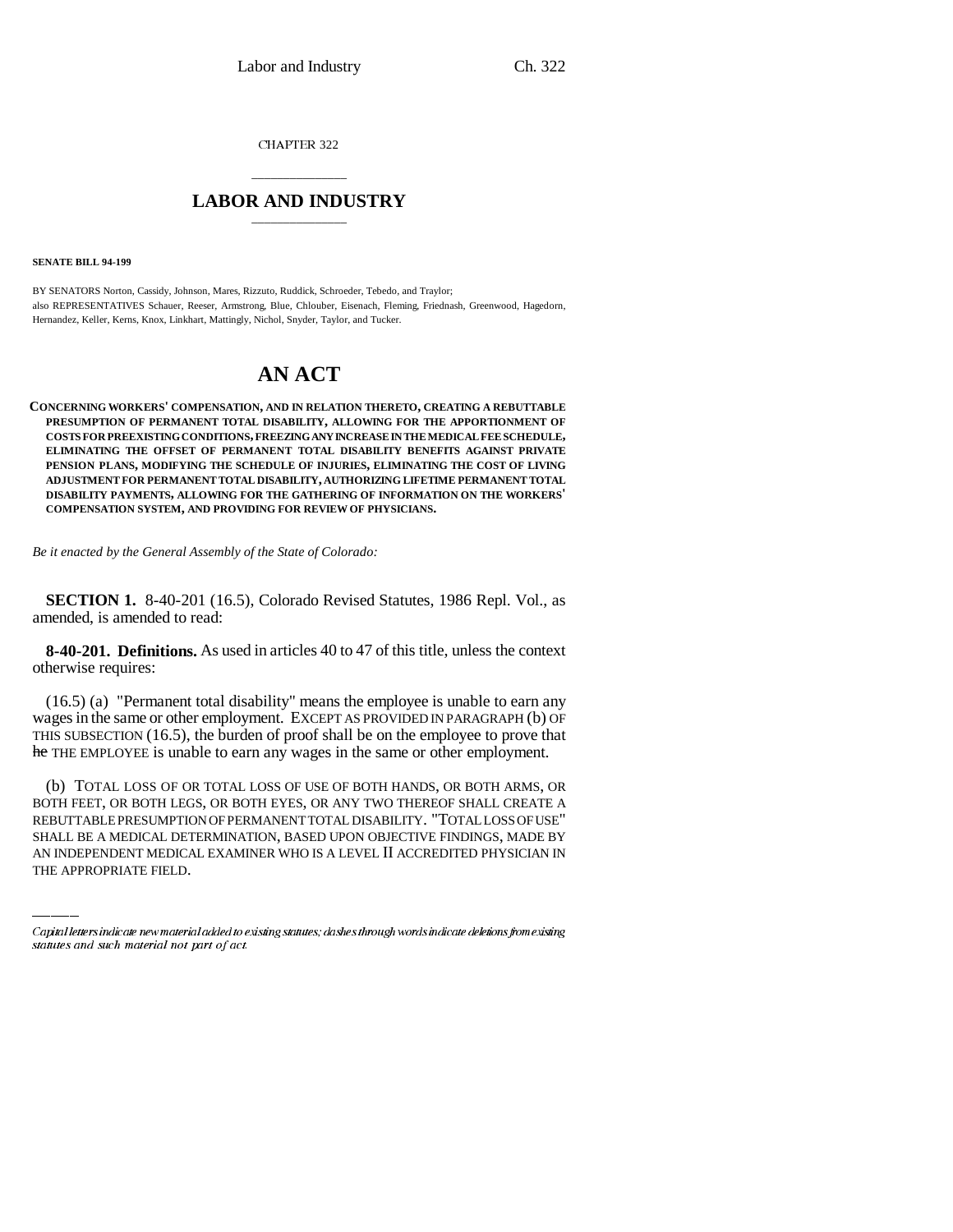**SECTION 2.** 8-42-101 (3) (a) (II), Colorado Revised Statutes, 1986 Repl. Vol., as amended, is amended to read:

**8-42-101. Employer must furnish medical aid - approval of plan - fee schedule - contracting for treatment - no recovery from employee - medical treatment guidelines - accreditation of physicians.** (3) (a) (II) Notwithstanding the provisions of subparagraph (I) of this paragraph (a) the fees set forth in the schedule established pursuant to subparagraph (I) of this paragraph (a) shall be those fees in effect immediately prior to July 1, 1991, and such fees shall remain in effect until January 1, 1993, or until the director promulgates the impairment rating guidelines and medical treatment guidelines and utilization standards required in subparagraph (I) of this paragraph (a) and subsection  $(3.5)$  of this section, whichever **is later JULY 1, 1995.** 

**SECTION 3.** 8-42-103 (1) (c) (II), Colorado Revised Statutes, 1986 Repl. Vol., as amended, is amended, and the said 8-42-103 (1) (c) is further amended BY THE ADDITION OF A NEW SUBPARAGRAPH, to read:

**8-42-103. Disability indemnity payable as wages - period of disability.** (1) If the injury or occupational disease causes disability, a disability indemnity shall be payable as wages pursuant to the provisions of section 8-42-105 (2) (a) subject to the following limitations:

(c) (II) In cases where it is determined that periodic benefits granted by the federal old-age, survivors, and disability insurance act or employer-paid retirement benefits are payable to an individual and the individual's dependents when the individual reaches the age of sixty-five years, the aggregate benefits payable for permanent total disability pursuant to this section shall be reduced, but not below zero:

(A) By an amount equal as nearly as practical to one-half such federal benefits; except that this reduction for the periodic benefits granted by the federal old-age, survivors, and disability insurance act shall not exceed the reduction specified in subparagraph (I) of this paragraph (c) for the periodic disability benefits payable to an individual; and

(B) By an amount determined as a percentage of the employer-paid retirement benefits, said percentage to be determined by a weighted average of the employer's contributions during the period of covered employment divided by the total contributions during the period of covered employment; EXCEPT THAT IN PERMANENT TOTAL DISABILITY CASES ALL CONTRIBUTIONS MADE BY THE EMPLOYER PURSUANT TO A COLLECTIVE BARGAINING AGREEMENT WITH THE EMPLOYEE'S REPRESENTATIVE SHALL BE CONSIDERED TO HAVE BEEN MADE BY THE EMPLOYEE.

(II.5) IN CASES WHERE AN EMPLOYER DOES NOT PARTICIPATE IN FEDERAL OLD-AGE, SURVIVORS, AND DISABILITY INSURANCE, AND IT IS DETERMINED THAT EMPLOYER-PAID RETIREMENT BENEFITS ARE PAYABLE TO AN INDIVIDUAL AND THE INDIVIDUAL'S DEPENDENTS WHEN THE INDIVIDUAL REACHES THE AGE OF SIXTY-FIVE YEARS, THE AGGREGATE BENEFITS PAYABLE FOR PERMANENT TOTAL DISABILITY PURSUANT TO THIS SECTION SHALL BE REDUCED, BUT NOT BELOW ZERO BY AN AMOUNT DETERMINED AS A PERCENTAGE OF THE EMPLOYER-PAID RETIREMENT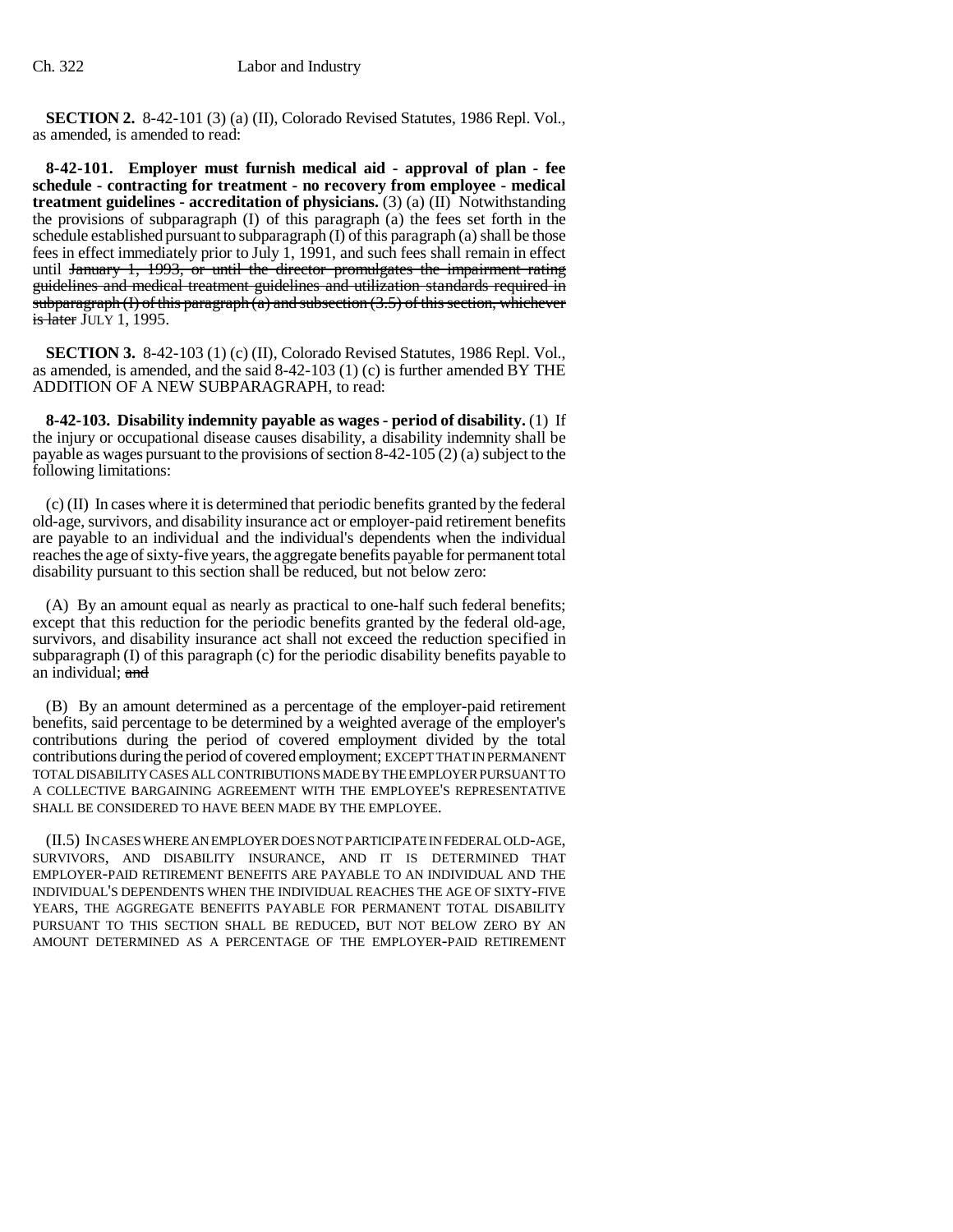BENEFITS, SAID PERCENTAGE TO BE DETERMINED BY A WEIGHTED AVERAGE OF THE EMPLOYER'S CONTRIBUTIONS DURING THE PERIOD OF COVERED EMPLOYMENT DIVIDED BY THE TOTAL CONTRIBUTIONS DURING THE PERIOD OF COVERED EMPLOYMENT.

**SECTION 4.** 8-42-107 (2) (b), (2) (c), (2) (x), (2) (y), and (7) (b), Colorado Revised Statutes, 1986 Repl. Vol., as amended, are amended, and the said 8-42-107 (2) is further amended BY THE ADDITION OF THE FOLLOWING NEW PARAGRAPHS, to read:

**8-42-107. Permanent partial disability benefits - schedule - medical impairment benefits - how determined.** (2) **Scheduled injuries.** In case an injury results in a loss set forth in the following schedule, the injured employee, in addition to compensation to be paid for temporary disability, shall receive compensation for the period as specified:

(a.5) THE LOSS OF AN ARM ABOVE THE HAND INCLUDING THE WRIST 208 WEEKS

(b) The loss of forearm at the elbow 139 weeks

(c) The loss of a hand  $at$  BELOW the wrist 104 weeks

(w.5) THE LOSS OF A LEG ABOVE THE FOOT INCLUDING THE ANKLE 208 WEEKS

 $(x)$  Loss of a leg at or above the knee, where the stump remains sufficient to permit the use of an artificial limb 139 weeks

(y) The loss of a foot  $at$  BELOW the ankle 104 weeks

(7) (b) Except as provided in subsection (8) of this section, where an injury causes the loss of, loss of use of or partial loss of use of any member specified in the foregoing schedule, the amount of compensation PERMANENT PARTIAL DISABILITY shall be the proportionate share of the amount stated in the above schedule for the total loss of a member, and such amount shall be in addition to compensation for temporary disability.

**SECTION 5.** 8-42-111 (4) and (5), Colorado Revised Statutes, 1986 Repl. Vol., as amended, are amended to read:

**8-42-111. Award for permanent total disability.** (4) For injuries occurring on and after July 1, 1991, AND BEFORE JULY 1, 1994, the average weekly wage of injured employees used for computing compensation paid for awards pursuant to subsection (1) of this section shall be increased by two percent per year effective July 1 of each year, and such increased compensation shall be payable for the subsequent twelve months.

(5) For injuries occurring on and after July 1, 1991, AND BEFORE JULY 1, 1994, compensation payable pursuant to this section shall cease when the employee reaches the age of sixty-five years.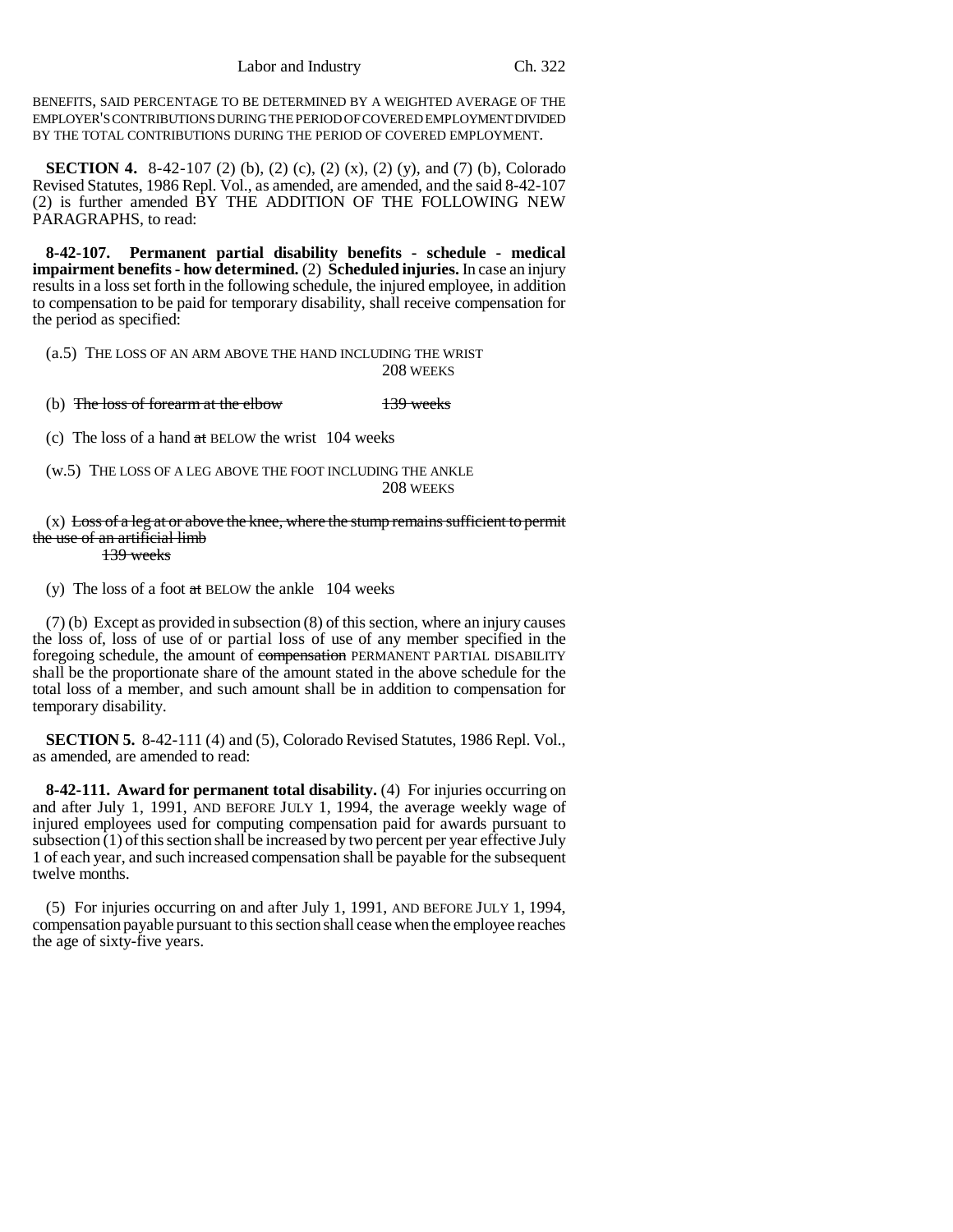**SECTION 6.** Article 42 of title 8, Colorado Revised Statutes, 1986 Repl. Vol., as amended, is amended BY THE ADDITION OF A NEW SECTION to read:

**8-42-125. Data gathering on workers' compensation system.** THE GOVERNOR AND THE LEADER OF THE OPPOSING PARTY IN THE HOUSE OF REPRESENTATIVES AND THE LEADER OF THE OPPOSING PARTY IN THE SENATE SHALL CONTRACT WITH A PERSON OR ENTITY FOR OBTAINING INFORMATION ON THE WORKERS' COMPENSATION SYSTEM. THE PERSON OR ENTITY GATHERING SUCH INFORMATION SHALL WORK SOLELY AT THE UNANIMOUS DIRECTION OF THE GOVERNOR AND SUCH OPPOSITION LEADERSHIP. ISSUES OR TOPICS WHICH WILL BE SUBJECT TO SUCH INFORMATION GATHERING PROCESS SHALL BE DETERMINED BY UNANIMOUS DECISION OF THE GOVERNOR AND SUCH OPPOSITION LEADERSHIP. THE CONTRACTOR FOR THE GATHERING OF SUCH INFORMATION SHALL HAVE COMPLETE ACCESS TO ALL RECORDS OF AND FILES IN THE DIVISION OF WORKERS' COMPENSATION AND THE DIVISION OF ADMINISTRATIVE HEARINGS. SUCH CONTRACTOR SHALL GUARANTEE THAT ANY INFORMATION GATHERED ON ANY INDIVIDUAL SHALL BE KEPT CONFIDENTIAL.

**SECTION 7.** Part 5 of article 43 of title 8, Colorado Revised Statutes, 1986 Repl. Vol., as amended, is amended BY THE ADDITION OF A NEW SECTION to read:

**8-43-503. Utilization review of health care providers.** (1) THE GENERAL ASSEMBLY HEREBY FINDS AND DETERMINES THAT HEALTH CARE PROVIDERS THAT PROVIDE MEDICAL CARE OR HEALTH CARE SERVICES THAT ARE NOT REASONABLY NECESSARY OR NOT REASONABLY APPROPRIATE ACCORDING TO ACCEPTED PROFESSIONAL STANDARDS SHOULD NOT BE ALLOWED TO PROVIDE SUCH SERVICES TO WORKERS' COMPENSATION CLAIMANTS. THE GENERAL ASSEMBLY, THEREFORE, HEREBY DECLARES THAT THE PURPOSE OF THE UTILIZATION REVIEW PROCESS AUTHORIZED IN THIS SECTION IS TO PROVIDE A MECHANISM TO REVIEW MEDICAL CARE OR HEALTH CARE SERVICES RENDERED PURSUANT TO THIS ARTICLE THAT MAY NOT BE REASONABLY NECESSARY OR REASONABLY APPROPRIATE ACCORDING TO ACCEPTED PROFESSIONAL STANDARDS AND TO PROVIDE A MECHANISM TO PREVENT SUCH HEALTH CARE PROVIDERS FROM PROVIDING MEDICAL CARE OR HEALTH CARE SERVICES.

(2) THE PROVISIONS RELATING TO THE PROCEDURES FOR UTILIZATION REVIEW FOUND IN SECTION 8-43-501 (2), (3), (4), (5) (a), (5) (c), AND (5) (d) SHALL APPLY TO UTILIZATION REVIEW UNDER THIS SECTION. A UNANIMOUS VOTE BY THE COMMITTEE CREATED IN SECTION 8-43-501 (3) SHALL BE REQUIRED FOR A RECOMMENDATION TO THE DIRECTOR THAT A HEALTH CARE PROVIDER NOT BE ALLOWED TO PROVIDE MEDICAL CARE OR HEALTH CARE SERVICES TO CLAIMANTS.

(3) EMPLOYERS, INSURERS, CLAIMANTS, OR THEIR REPRESENTATIVES SHALL NOT DICTATE TO ANY PHYSICIAN THE TYPE OR DURATION OF TREATMENT OR DEGREE OF PHYSICAL IMPAIRMENT. NOTHING IN THIS SUBSECTION (3) SHALL BE CONSTRUED TO ABROGATE ANY MANAGED CARE OR COST CONTAINMENT MEASURES AUTHORIZED IN ARTICLES 40 TO 47 OF THIS TITLE.

**SECTION 8. Effective date - applicability.** Sections 6 and 9 of this act and this section shall take effect on passage. Sections 1 through 5 and 7 of this act shall take effect July 1, 1994, and shall apply to injuries occurring on and after said date.